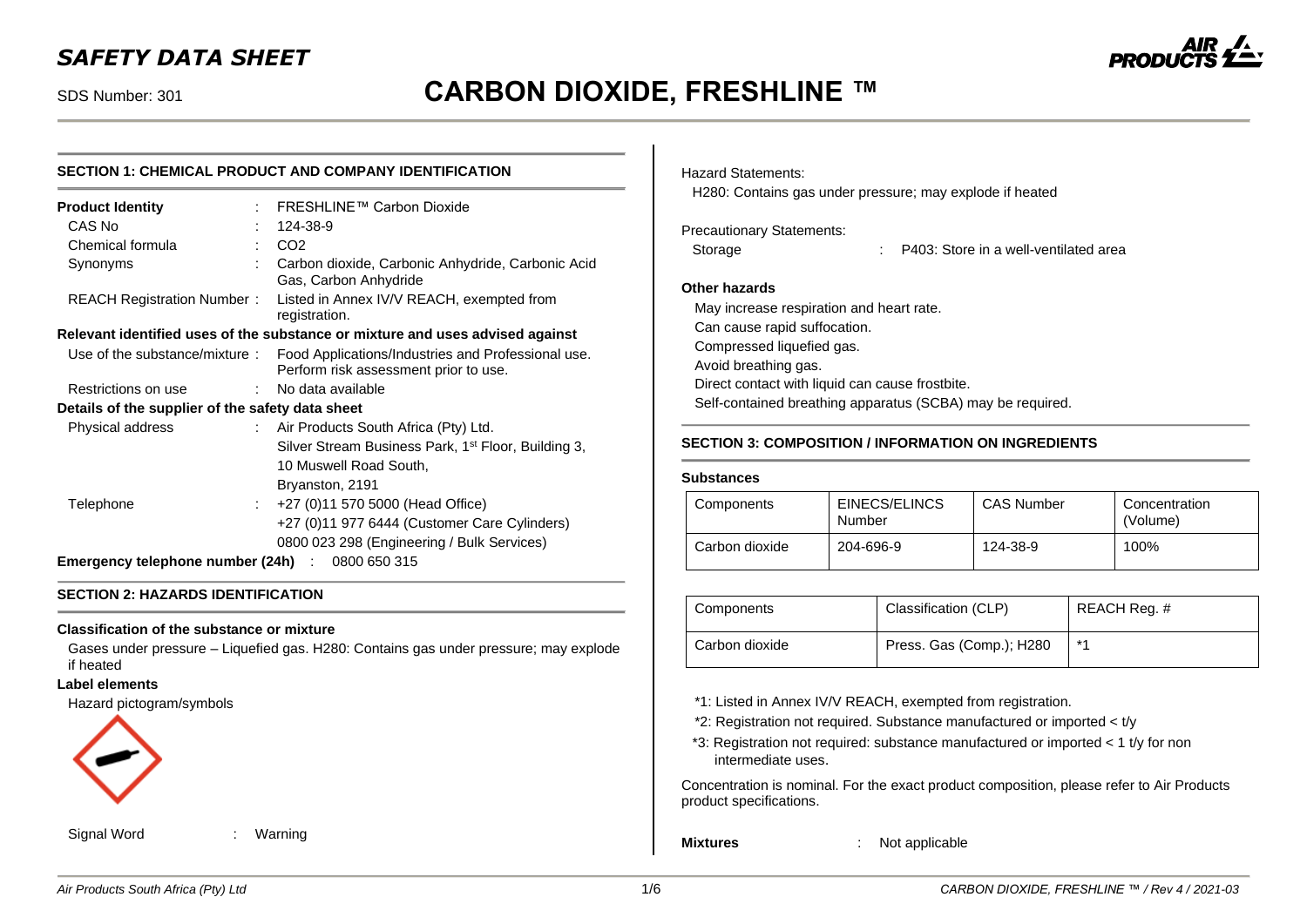SDS Number: 301

|                                          |                                                                                                                                                                                                                                                                                                                                                                                                                                      | <b>Advice for fire-fighters</b>                       | Wear self-contained breathing apparatus for fire-fighting                                                                                                                                                                                                                                             |  |  |  |
|------------------------------------------|--------------------------------------------------------------------------------------------------------------------------------------------------------------------------------------------------------------------------------------------------------------------------------------------------------------------------------------------------------------------------------------------------------------------------------------|-------------------------------------------------------|-------------------------------------------------------------------------------------------------------------------------------------------------------------------------------------------------------------------------------------------------------------------------------------------------------|--|--|--|
| <b>SECTION 4: FIRST AID MEASURES</b>     |                                                                                                                                                                                                                                                                                                                                                                                                                                      |                                                       | if necessary. Standard protective clothing and<br>equipment (Self Contained Breathing Apparatus) for<br>fire-fighters. Standard EN 137 - Self-contained open-                                                                                                                                         |  |  |  |
| Description of first aid measures        |                                                                                                                                                                                                                                                                                                                                                                                                                                      |                                                       |                                                                                                                                                                                                                                                                                                       |  |  |  |
| General advice                           | Move victim to uncontaminated area wearing self-<br>contained breathing apparatus. Keep victim warm and<br>rested. Call a doctor. Apply artificial respiration if<br>breathing stopped.                                                                                                                                                                                                                                              |                                                       | circuit compressed air breathing apparatus with full face<br>mask. Standard EN 469 - Protective clothing for fire-<br>fighters. Standard EN 659 - Protective gloves for fire-<br>fighters.                                                                                                            |  |  |  |
| Eye contact                              | In the case of contact with eyes, rinse immediately with<br>plenty of water and seek medical advice. Keep eye wide<br>open while rinsing. Seek medical advice.                                                                                                                                                                                                                                                                       | <b>SECTION 6: ACCIDENTAL RELEASE MEASURES</b>         |                                                                                                                                                                                                                                                                                                       |  |  |  |
| Skin contact                             | Wash frost-bitten areas with plenty of water for at least 15<br>minutes. Do not remove clothing. Cover wound with<br>sterile dressing.                                                                                                                                                                                                                                                                                               | Ventilate the area. Monitor oxygen level.             | Personal precautions, protective equipment and emergency procedures<br>Monitor Carbon Dioxide level. Evacuate personnel to safe areas. Wear self-contained<br>breathing apparatus when entering area unless atmosphere is proved to be safe.                                                          |  |  |  |
| Ingestion                                | Ingestion is not considered a potential route of exposure.                                                                                                                                                                                                                                                                                                                                                                           | <b>Environmental precautions :</b>                    | Should not be released into the environment. Do not                                                                                                                                                                                                                                                   |  |  |  |
| Inhalation                               | Move to fresh air. If breathing has stopped or is laboured,<br>give assisted respirations. Supplemental oxygen may be<br>indicated. If the heart has stopped, trained personnel<br>should begin cardiopulmonary resuscitation immediately.<br>In case of shortness of breath, give oxygen.                                                                                                                                           |                                                       | discharge into any place where its accumulation could<br>be dangerous. Prevent further leakage or spillage.<br>Prevent from entering sewers, basements and work<br>pits, or any place where its accumulation can be<br>dangerous.                                                                     |  |  |  |
|                                          | Most important symptoms and effects, both acute and delayed                                                                                                                                                                                                                                                                                                                                                                          | Methods and materials for containment and cleaning up | Ventilate the area.                                                                                                                                                                                                                                                                                   |  |  |  |
| Symptoms                                 | Shivering fit. Sweating. Blurred vision. Headache.<br>Increased pulse rate. Shortness of breath. Rapid<br>respiration. Exposure to oxygen deficient atmosphere<br>may cause the following symptoms: Dizziness. Salivation.<br>Nausea. Vomiting. Loss of mobility/consciousness                                                                                                                                                       | Additional advice                                     | If possible, stop flow of product. Increase ventilation to<br>the release area and monitor oxygen level. If leak is<br>from cylinder or cylinder valve, call the Air Products<br>emergency telephone number. If the leak is in the user's<br>system, close the cylinder/source valve, safely vent the |  |  |  |
| Treatment                                | Indication of any immediate medical attention and special treatment needed<br>If exposed or concerned: Get medical attention/advice.                                                                                                                                                                                                                                                                                                 |                                                       | pressure, and purge with an inert gas before attempting<br>repairs.                                                                                                                                                                                                                                   |  |  |  |
| <b>SECTION 5: FIRE-FIGHTING MEASURES</b> |                                                                                                                                                                                                                                                                                                                                                                                                                                      | Reference to other sections :                         | For more information refer to Section 8 and 13.                                                                                                                                                                                                                                                       |  |  |  |
|                                          |                                                                                                                                                                                                                                                                                                                                                                                                                                      |                                                       |                                                                                                                                                                                                                                                                                                       |  |  |  |
| <b>Extinguishing media</b>               |                                                                                                                                                                                                                                                                                                                                                                                                                                      |                                                       |                                                                                                                                                                                                                                                                                                       |  |  |  |
| Suitable extinguishing media             | The product itself does not burn. Use extinguishing<br>media appropriate for surrounding fire.                                                                                                                                                                                                                                                                                                                                       |                                                       |                                                                                                                                                                                                                                                                                                       |  |  |  |
|                                          | Extinguishing media which must not be used for safety reasons:<br>Do not use water jet<br>to extinguish.                                                                                                                                                                                                                                                                                                                             |                                                       |                                                                                                                                                                                                                                                                                                       |  |  |  |
| out.                                     | Special hazards arising from the substance or mixture<br>Upon exposure to intense heat or flame, cylinder will vent rapidly and or rupture violently.<br>Product is non-flammable and does not support combustion. Move away from container<br>and cool with water from a protected position. If possible, stop flow of product. Keep<br>adjacent cylinders cool by spraying with large amounts of water until the fire burns itself |                                                       |                                                                                                                                                                                                                                                                                                       |  |  |  |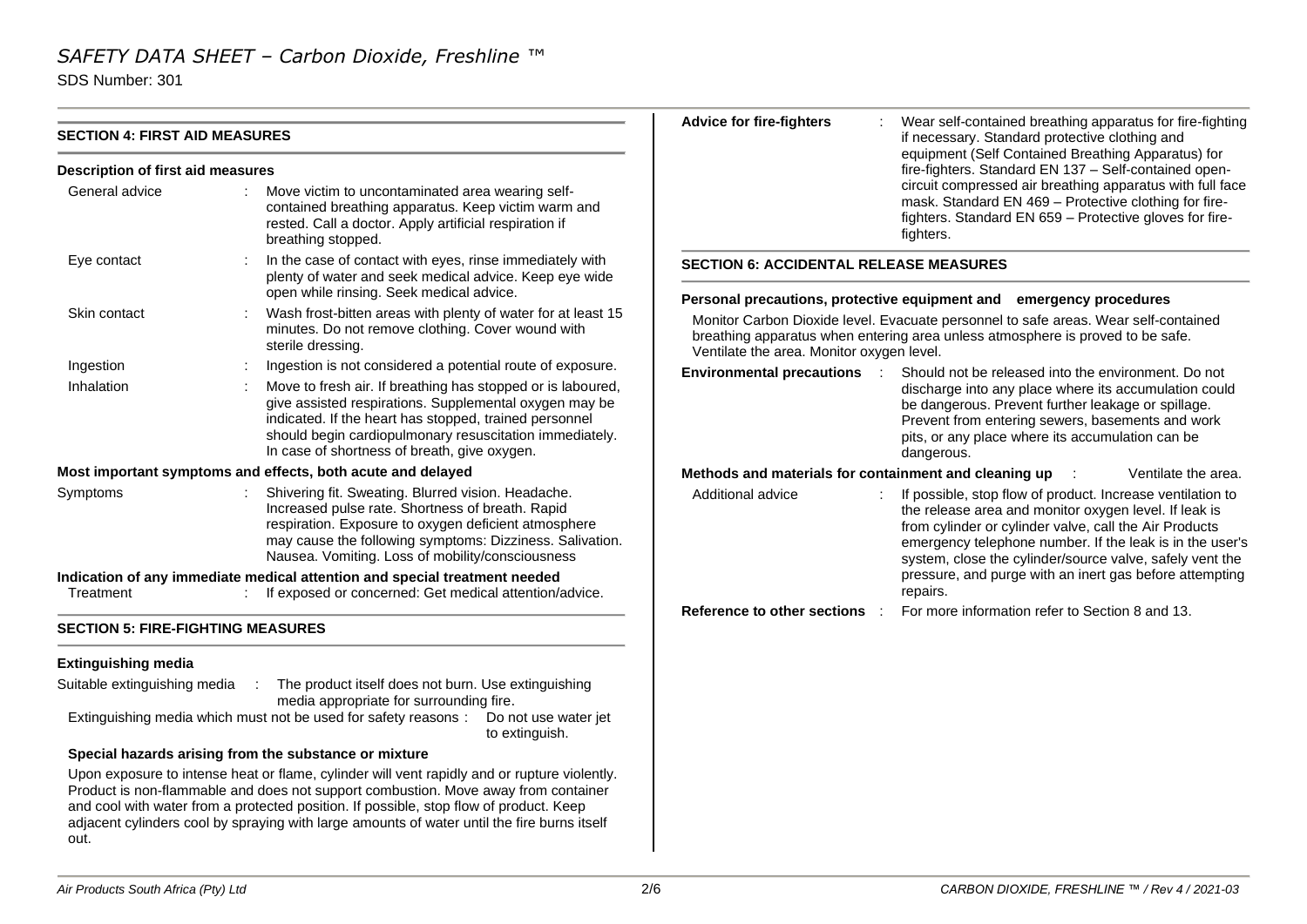SDS Number: 301

### **SECTION 7: HANDLING AND STORAGE**

#### **Precautions for safe handling**

Cylinders should be stored up right with valve protection guard in place and firmly secured to prevent falling or being knocked over. Use equipment rated for cylinder pressure. Only experienced and properly instructed persons should handle compressed gases/cryogenic liquids. Protect cylinders from physical damage; do not drag, roll, slide or drop. Do not allow storage area temperature to exceed 50°C. Before using the product, determine its identity by reading the label. Know and understand the properties and hazards of the product before use. When doubt exists as to the correct handling procedure for a particular gas, contact the supplier. Do not remove or deface labels provided by the supplier for the identification of the cylinder contents. When moving cylinders, even for short distances, use a cart (trolley, hand truck, etc.) designed to transport cylinders. Do not remove valve guards. Before connecting the container, check the complete gas system for suitability, particularly for pressure rating and materials. Before connecting the container for use, ensure that back feed from the system into the container is prevented. Ensure the complete gas system is compatible for pressure rating and materials of construction. Ensure the complete gas system has been checked for leaks before use. Employ suitable pressure regulating devices on all containers when the gas is being emitted to systems with lower pressure rating than that of the container. Never insert an object (e.g., spanner/wrench, screwdriver, pry bar, etc.) into valve openings. Doing so may damage valve, causing a leak.

Open valve slowly. If user experiences any difficulty operating cylinder valve discontinue use and contact supplier. Close container valve after each use and when empty, even if still connected to equipment. Never attempt to repair or modify container valves or safety relief devices. Damaged valves should be reported immediately to the supplier. Close valve after each use and when empty. Do not subject containers to abnormal mechanical shocks which may cause damage to their valve or safety devices. Never attempt to lift a cylinder by its valve guard. Always use backflow protective device in piping. Never use direct flame or electrical heating devices to raise the pressure of a container. Containers should not be subjected to temperatures above 50°C. Prolonged periods of cold temperature below -30°C should be avoided. Never attempt to increase liquid withdrawal rate by pressurizing the container without first checking with the supplier. Never permit liquefied gas to become trapped in parts of the system as this may result in hydraulic rupture.

#### **Conditions for safe storage, including any incompatibilities**

Full containers should be stored so that oldest stock is used first. Containers should be stored in the vertical position and properly secured to prevent toppling. The container valves should be tightly closed and where appropriate valve outlets should be capped or plugged. Container valve guards or caps should be in place.

Observe all regulations and local requirements regarding storage of containers. Stored containers should be periodically checked for general condition and leakage. Protect containers stored in the open against rusting and extremes of weather. Containers should not be stored in conditions likely to encourage corrosion.

Containers should be stored in a purpose-built compound which should be well ventilated, preferably in the open air. Keep containers tightly closed in a cool, well-ventilated place. Store containers in location free from fire risk and away from sources of heat and ignition. Full and empty cylinders should be segregated. Do not allow storage temperature to exceed 50°C. Return empty containers in a timely manner.

#### **Technical measures/Precautions**

Containers should be segregated in the storage area according to the various categories (e.g., flammable, toxic, etc.) and in accordance with local regulations. Keep away from combustible material.

#### **SECTION 8: EXPOSURE CONTROLS AND PERSONAL PROTECTION**

#### **Control parameters**

#### **Exposure limit(s)**

| Carbon dioxide | Time Weighted Average (TWA): EH40<br><b>WFI</b>            | $5,000$ ppm      | $9,150 \text{ mg/m}^3$    |
|----------------|------------------------------------------------------------|------------------|---------------------------|
| Carbon dioxide | Short Term Exposure Limit (STEL): EH40   15,000 ppm<br>WFL |                  | $27,400 \text{ mg/m}^3$   |
| Carbon dioxide | Time Weighted Average (TWA): EU ELV                        | $\mid$ 5,000 ppm | $9,000 \,\mathrm{mg/m^3}$ |

### **Exposure controls**

#### **Engineering measures**

Provide natural or mechanical ventilation to prevent accumulation above exposure limits. Provide natural or mechanical ventilation to prevent oxygen deficient atmospheres below 19.5% oxygen.

#### **Personal protective equipment**

| Respiratory protection | Self-contained breathing apparatus (SCBA) or positive<br>pressure airline with mask are to be used in oxygen-<br>deficient atmosphere. Air purifying respirators will not<br>provide protection. Users of breathing apparatus must<br>be trained.                                                                                                    |
|------------------------|------------------------------------------------------------------------------------------------------------------------------------------------------------------------------------------------------------------------------------------------------------------------------------------------------------------------------------------------------|
| Hand protection        | Wear sturdy work gloves when handling cylinders.<br>Standard EN 388-Protective gloves against mechanical<br>risk. Wear cold insulating gloves when transfilling or<br>breaking transfer connections. Standard EN 511 -<br>Cold insulating gloves.<br>The breakthrough time of the selected glove(s) must be<br>greater than the intended use period. |
| Eye/face protection    | Safety glasses recommended when handling cylinders.<br>Standard EN 166-Personal eye-protection.                                                                                                                                                                                                                                                      |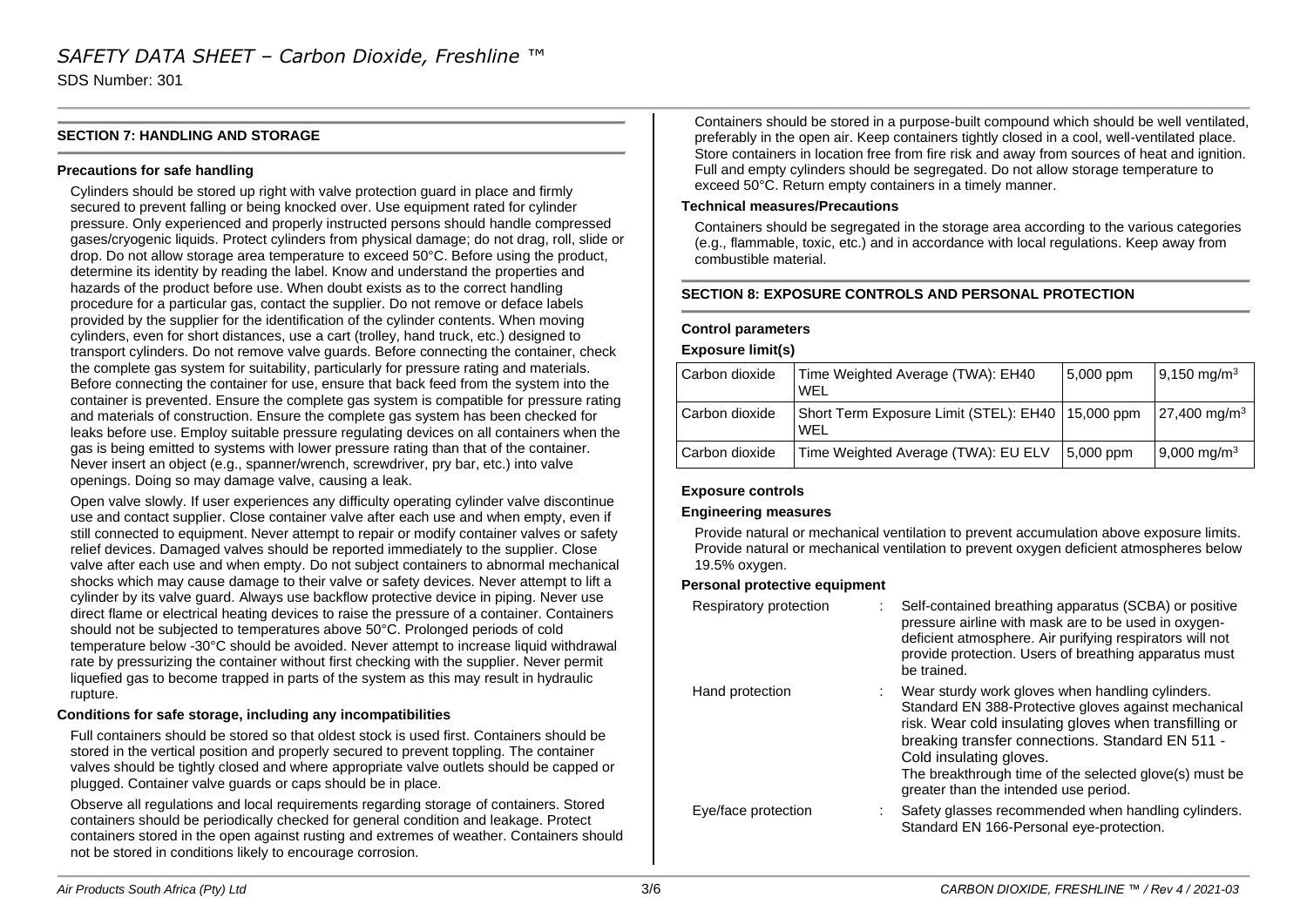# SDS Number: 301

| Skin and body protection                              |                                                                                     | Safety shoes are recommended when handling                                                                      |                                              |                                 |                                                                                                                 |
|-------------------------------------------------------|-------------------------------------------------------------------------------------|-----------------------------------------------------------------------------------------------------------------|----------------------------------------------|---------------------------------|-----------------------------------------------------------------------------------------------------------------|
|                                                       | cylinders. Standard EN ISO 20345- Personal protective<br>equipment-Safety footwear. | <b>SECTION 10: STABILITY AND REACTIVITY</b>                                                                     |                                              |                                 |                                                                                                                 |
|                                                       |                                                                                     | Special instructions for protection and hygiene : Ensure adequate ventilation,<br>especially in confined areas. | <b>Reactivity</b>                            |                                 | No reactivity hazard other than the effects described in<br>the sub-sections below.                             |
|                                                       |                                                                                     | <b>Chemical Stability</b>                                                                                       |                                              | Stable under normal conditions. |                                                                                                                 |
| <b>SECTION 9: PHYSICAL AND CHEMICAL PROPERTIES</b>    |                                                                                     |                                                                                                                 | Possibility of hazardous reactions           |                                 | : No data available                                                                                             |
| Information on basic physical and chemical properties |                                                                                     |                                                                                                                 | <b>Conditions to avoid</b>                   |                                 | Direct sources of heat                                                                                          |
| Form                                                  |                                                                                     | Liquefied gas.                                                                                                  | Incompatible materials                       |                                 | Bases and powdered metals                                                                                       |
| Colour                                                |                                                                                     | Colourless gas                                                                                                  |                                              |                                 | Hazardous decomposition products : Under normal conditions of storage and use,                                  |
| Odour                                                 |                                                                                     | No odour warning properties.                                                                                    |                                              |                                 | hazardous decomposition products should<br>not be produced.                                                     |
| Molecular Weight                                      |                                                                                     | 44.01 g/mol                                                                                                     |                                              |                                 |                                                                                                                 |
| Relative vapour density                               |                                                                                     | 1.519 (air = 1) Heavier than air                                                                                | <b>SECTION 11: TOXICOLOGICAL INFORMATION</b> |                                 |                                                                                                                 |
| Relative density                                      |                                                                                     | $0.82$ (water = 1)                                                                                              |                                              |                                 |                                                                                                                 |
| Vapour pressure                                       |                                                                                     | 57.30 bar (831.04 psia) at 20 °C                                                                                | Information on toxicological effects         |                                 |                                                                                                                 |
| Density                                               |                                                                                     | 0.0018 g/cm <sup>3</sup> at 21 °C Note: (as vapour)                                                             | <b>Likely routes of exposure</b>             |                                 |                                                                                                                 |
| Specific Volume                                       |                                                                                     | 0.5456 m <sup>3</sup> /kg at 21 °C                                                                              | Effects on Eye                               |                                 | Contact with liquid may cause cold burns/frostbites                                                             |
| Boiling point/range                                   |                                                                                     | $-56.6 °C$                                                                                                      | Effects on Skin                              |                                 | Contact with liquid may cause cold burns/frostbites                                                             |
| Critical temperature                                  |                                                                                     | 31.1 °C                                                                                                         | Inhalation effects                           |                                 | Concentration of 10% CO2 or more can produce<br>unconsciousness or death. Unlike simple asphyxiants,            |
| Melting point/range                                   |                                                                                     | $-78.5 °C$                                                                                                      |                                              |                                 | carbon dioxide has the ability to cause death even when                                                         |
| Water solubility                                      |                                                                                     | $2.000$ g/l                                                                                                     |                                              |                                 | normal oxygen levels (20-21%) are maintained. Carbon                                                            |
| Partition coefficient n-octanol/water [log Kow]       |                                                                                     | : 0.83                                                                                                          |                                              |                                 | dioxide is physiologically active, affective circulation and                                                    |
| pH                                                    |                                                                                     | Not applicable                                                                                                  |                                              |                                 | breathing. At concentrations between 2 and 10%,<br>carbon dioxide can cause nausea, dizziness, headache,        |
| Viscosity                                             |                                                                                     | No reliable data available                                                                                      |                                              |                                 | mental confusion, increased blood pressure and                                                                  |
| Particle characteristics                              |                                                                                     | Not applicable                                                                                                  |                                              |                                 | respiratory rate. In high concentrations may cause                                                              |
| Upper and Lower explosion /flammability limits        |                                                                                     | Non flammable<br>$\sim 100$                                                                                     |                                              |                                 | asphyxiation. Symptoms may include loss of<br>mobility/consciousness. Victim may not be aware of                |
| Flash point                                           |                                                                                     | Not applicable                                                                                                  |                                              |                                 | asphyxiation. Asphyxiation may bring about                                                                      |
| Auto-ignition temperature                             |                                                                                     | Non flammable                                                                                                   |                                              |                                 | unconsciousness without warning and so rapidly that                                                             |
| Decomposition temperature :                           |                                                                                     | Not applicable                                                                                                  |                                              |                                 | victim may be unable to protect themselves                                                                      |
| Other information                                     |                                                                                     |                                                                                                                 | Ingestion effects                            |                                 | Ingestion is not considered a potential route of exposure                                                       |
| <b>Explosive properties</b>                           |                                                                                     | Not applicable                                                                                                  | Symptoms                                     |                                 | Exposure to oxygen deficient atmosphere may cause<br>the following symptoms: Dizziness. Salivation. Nausea.     |
| Oxidizing properties                                  |                                                                                     | Not applicable                                                                                                  |                                              |                                 | Vomiting. Loss of mobility/consciousness. Shivering fit.                                                        |
| Odour threshold                                       |                                                                                     | Odour threshold is subjective and inadequate to warn of<br>exposure                                             |                                              |                                 | Sweating. Blurred vision. Headache. Increased pulse<br>rate. Shortness of breath. Rapid respiration. Frostbite. |
| Evaporation rate                                      |                                                                                     | Not applicable                                                                                                  |                                              |                                 |                                                                                                                 |
| Flammability (solid, gas)                             |                                                                                     | Refer to production classification in Section 2                                                                 |                                              |                                 |                                                                                                                 |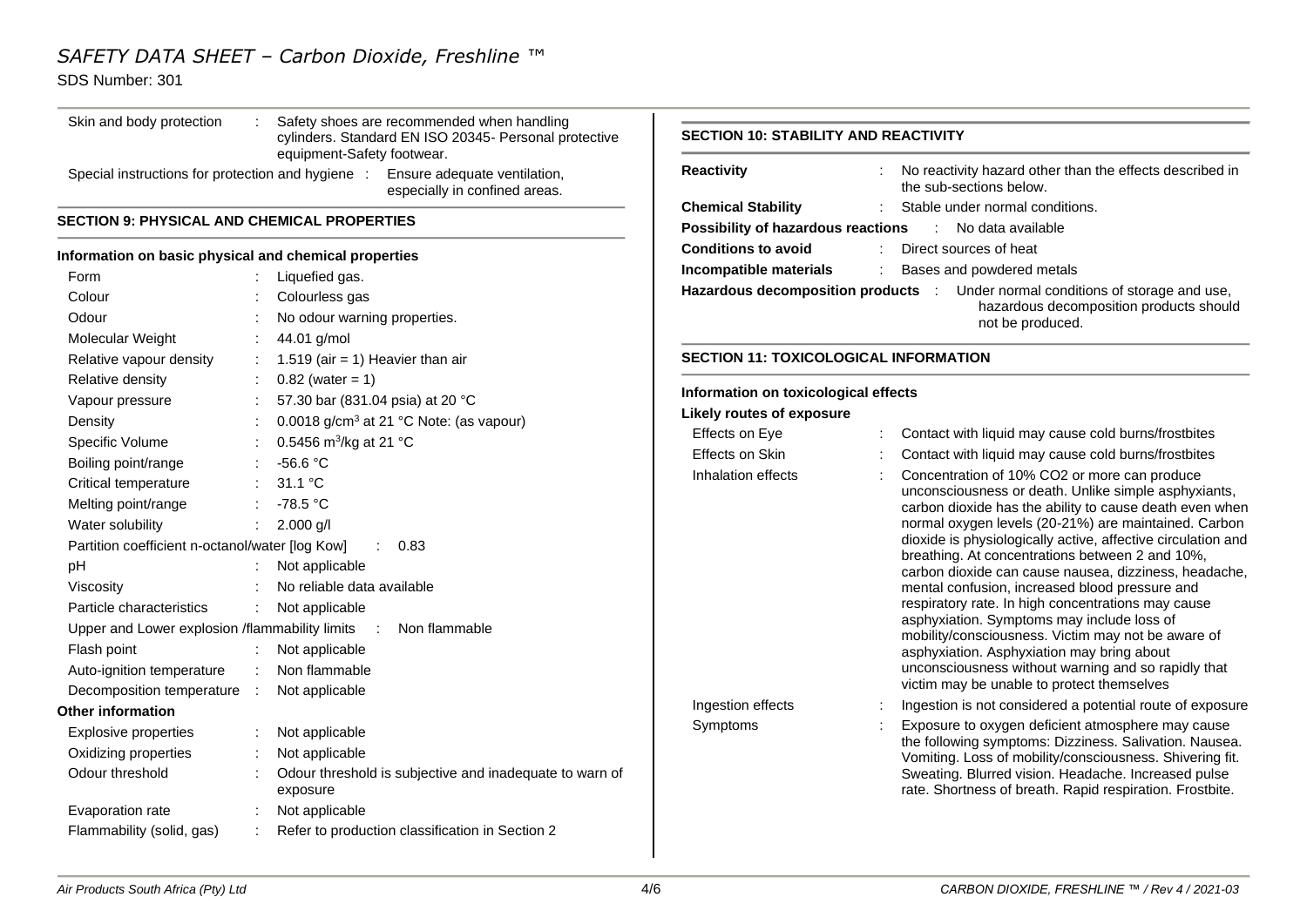# SDS Number: 301

| <b>Acute toxicity</b>                                     |                                                                                                                                                                     | Other adverse effects                     |                |                     |
|-----------------------------------------------------------|---------------------------------------------------------------------------------------------------------------------------------------------------------------------|-------------------------------------------|----------------|---------------------|
| Acute oral toxicity                                       | : No data available on the product itself                                                                                                                           | When discharged in large quantities may   |                |                     |
| Acute inhalation toxicity                                 | Unlike simple asphyxiants, carbon dioxide has the                                                                                                                   | Effect on the ozone layer                 | ÷              | No kno              |
|                                                           | ability to cause death even in normal oxygen levels (20-                                                                                                            | <b>Ozone Depleting Potential</b>          | $\mathbb{R}^n$ | None                |
|                                                           | 21%) are maintained. 5% CO2 has been found to act<br>synergistically to increase the toxicity of certain other<br>gases (CO, NO2) CO2 has been shown to enhance the | <b>Effect on global warming</b>           |                | When d<br>to the g  |
|                                                           | production of carboxy-or met- haemoglobin by these                                                                                                                  | <b>Global Warming Potential</b>           |                | $\therefore$ 1      |
|                                                           | gases possibly due to carbon dioxide's stimulatory<br>effects on the respiratory and circulatory systems.                                                           | <b>SECTION 13: DISPOSAL CONSIDERATION</b> |                |                     |
| Acute dermal toxicity                                     | : No data available on the product itself                                                                                                                           |                                           |                |                     |
| Skin corrosion/irritation                                 | No data available                                                                                                                                                   | Waste treatment methods                   |                | Return u<br>Contact |
| Serious eye damage / Irritation                           | : No data available                                                                                                                                                 | Contaminated packaging                    |                | Return o            |
| Sensitization                                             | No data available                                                                                                                                                   |                                           |                |                     |
| Chronic toxicity or effects from long term exposure       |                                                                                                                                                                     | <b>SECTION 14: TRANSPORT INFORMATIO</b>   |                |                     |
| Carcinogenicity                                           | : No data available                                                                                                                                                 |                                           |                |                     |
| Reproductive toxicity                                     | : No data available on the product itself                                                                                                                           | <b>ADR</b>                                |                |                     |
| Germ cell mutagenicity                                    | : No data available on the product itself                                                                                                                           | UN/ID No.                                 |                | <b>UN1013</b>       |
| Specific target organ systemic toxicity (single exposure) | : No data available                                                                                                                                                 | Proper shipping name                      |                | CARBO               |
|                                                           | Specific target organ systemic toxicity (repeated exposure) : No data available                                                                                     | Class or Division                         | ÷.             | 2                   |
|                                                           |                                                                                                                                                                     | <b>Tunnel Code</b>                        |                | (C/E)               |
| Aspiration hazard                                         | : No data available                                                                                                                                                 | Label(s)                                  |                | 2.2                 |
| <b>SECTION 12: ECOLOGICAL INFORMATION</b>                 |                                                                                                                                                                     | ADR/RID Hazard ID no.                     |                | 20                  |
|                                                           |                                                                                                                                                                     |                                           |                |                     |

## **Toxicity**

| Aquatic toxicity            | No data is available on the product itself. |                                                  |  |  |
|-----------------------------|---------------------------------------------|--------------------------------------------------|--|--|
| Toxicity to fish-components |                                             |                                                  |  |  |
| Carbon dioxide              | LC50(1h): 240mg/l                           | Species: Rainbow trout<br>(Oncorhynchus mykiss). |  |  |
| Carbon dioxide              | LC50(96h): 35mg/l                           | Species: Rainbow trout<br>(Oncorhynchus mykiss). |  |  |

| Toxicity to other organisms<br>Persistence and degradability | No data is available on the product itself.                                          |
|--------------------------------------------------------------|--------------------------------------------------------------------------------------|
| No data available                                            |                                                                                      |
| <b>Bioaccumulative potential</b>                             | Refer to section 9 "Partition Coefficient (n-<br>octanol/water)".                    |
| <b>Mobility in soil</b>                                      | Because of its high volatility, the product is unlikely to<br>cause ground pollution |
|                                                              |                                                                                      |

# **Other adverse effects**

contribute to the greenhouse effect.

| Effect on the ozone layer       |                | : No known effects from this product.                                           |
|---------------------------------|----------------|---------------------------------------------------------------------------------|
| Ozone Depleting Potential       |                | <b>None</b>                                                                     |
| Effect on global warming        |                | When discharged in large quantities may contribute<br>to the greenhouse effect. |
| <b>Global Warming Potential</b> | $\therefore$ 1 |                                                                                 |

#### **SECTION 13: DISPOSAL CONSIDERATIONS**

| Waste treatment methods | Return unused product in original cylinder to supplier.<br>Contact supplier if quidance is required. |
|-------------------------|------------------------------------------------------------------------------------------------------|
| Contaminated packaging  | Return cylinder to supplier.                                                                         |

#### **SECTION 14: TRANSPORT INFORMATION**

|             | UN/ID No.                |  | UN1013                |
|-------------|--------------------------|--|-----------------------|
|             | Proper shipping name     |  | <b>CARBON DIOXIDE</b> |
|             | Class or Division        |  | 2                     |
|             | <b>Tunnel Code</b>       |  | (C/E)                 |
|             | Label(s)                 |  | 2.2                   |
|             | ADR/RID Hazard ID no.    |  | 20                    |
|             | Marine Pollutant         |  | No                    |
|             | IATA                     |  |                       |
|             | UN/ID No.                |  | UN1013                |
|             | Proper shipping name     |  | Carbon dioxide        |
|             | Class or Division        |  | 2.2                   |
|             | Label(s)                 |  | 2.2                   |
|             | <b>Marine Pollutant</b>  |  | No                    |
| <b>IMDG</b> |                          |  |                       |
|             | UN/ID No.                |  | UN1013                |
|             | Proper shipping name     |  | <b>CARBON DIOXIDE</b> |
|             | <b>Class or Division</b> |  | 2.2                   |
|             | Label(s)                 |  | 2.2                   |
|             | <b>Marine Pollutant</b>  |  | No                    |
|             | Segregation Group        |  | None                  |
|             |                          |  |                       |